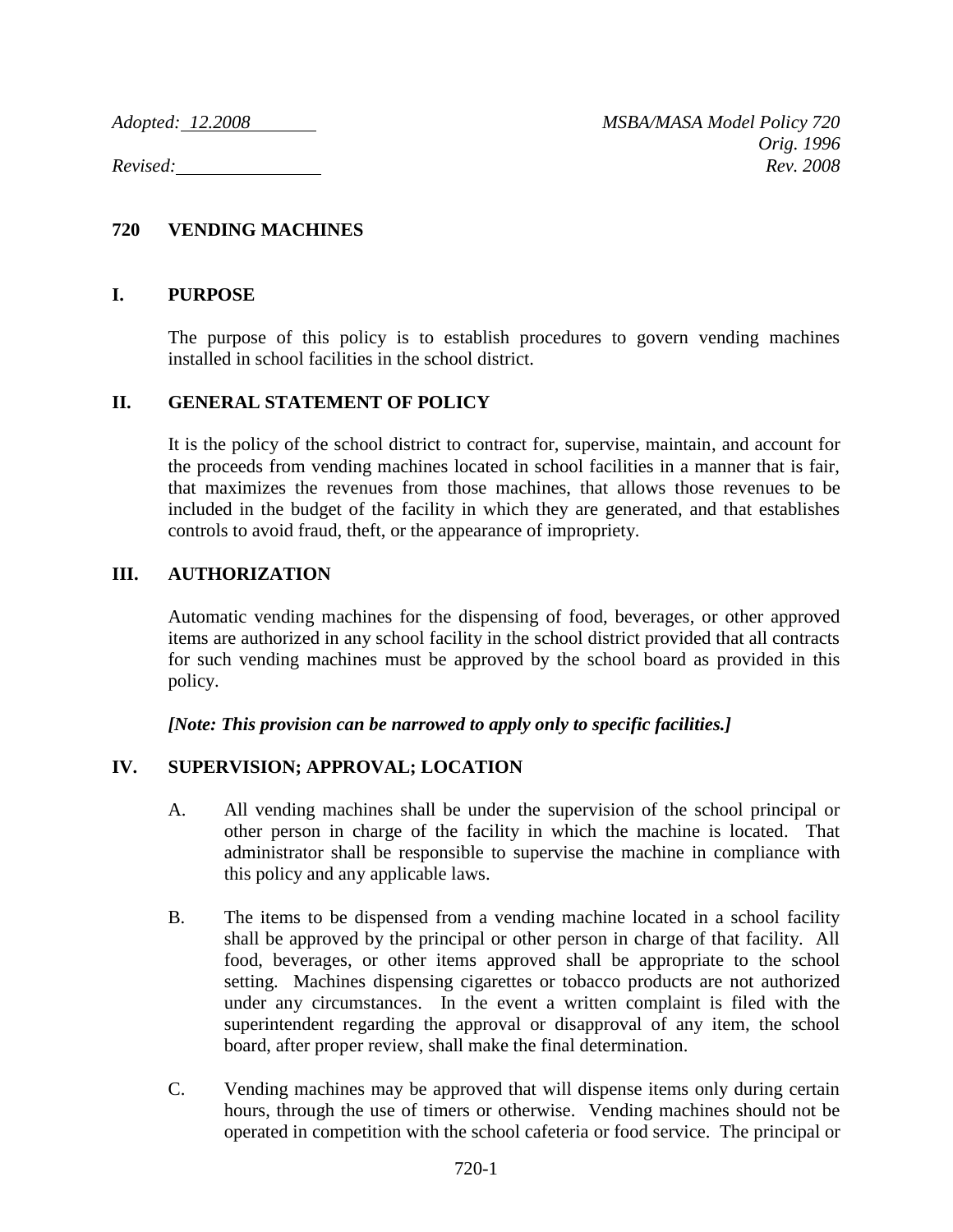other person in charge of the school facility may regulate the hours of operation of any machine.

D. Vending machines shall be located to meet any applicable building, fire, or life/safety codes and to provide convenience of operation, accessibility, and ease of maintenance. The principal or other person in charge of the facility shall review the location of each machine with appropriate maintenance and food service staff.

## **V. CONTRACT APPROVAL**

A. All contracts for the purchase or rental of vending machines shall be considered by the school board on a facility-by-facility basis.

## *[Note: These provisions may need to be amended if the school board determines to contract for vending machine services on an exclusive and district-wide basis.]*

B. If it is estimated that the aggregate receipts from all vending machines located in a school facility will be \$10,000 or more in a fiscal year, the contract for any vending machine in that facility must be awarded after the receipt of sealed bids and compliance with Minn. Stat. § 123B.52.

## *[Note: This dollar figure is lower than the \$100,000 statutory requirement for sealed bids but is recommended to protect the interests of the public.]*

C. If it is estimated that the aggregate receipts from all vending machines located in a school facility will be less than \$10,000 in a fiscal year, the contract for any vending machine in that facility may be awarded after the receipt of two or more quotations after taking into consideration conformity with the specifications, terms of delivery, other conditions imposed in the call for quotations, and compliance with Minn. Stat. § 123B.52.

#### *[Note: This dollar figure is lower than the \$25,000 statutory requirement for quotations but is recommended to protect the interests of the public.]*

- D. The contracting process shall be conducted in compliance with Minn. Stat. § 123B.52. A copy of this policy shall be included in any specifications or request for proposals or quotations. A record shall be kept of all bids or quotations received with the names, amounts, and successful bidder indicated. All bids and quotations shall be kept on file as a public record for a period of at least one year after their receipt.
- E. Any bid or quotation must specify all commissions to be paid from the machine and any other noncommission amounts to be paid as a result of the award of the contract. The noncommission amounts include, but are not limited to, cash payments, in-kind payments, equipment donations, scholarship contributions, bonus payments, or other payments or contributions of any kind or nature. The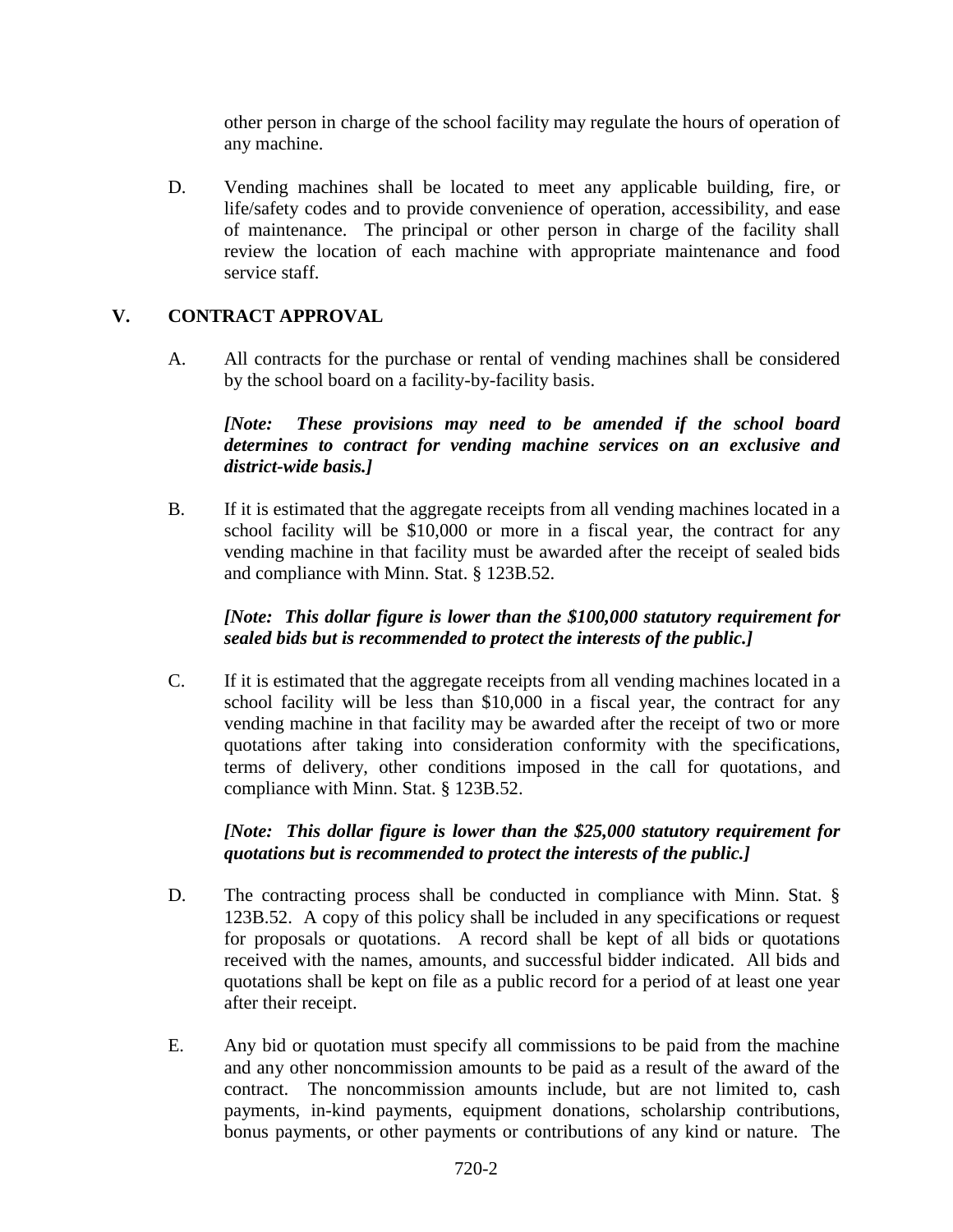noncommission amounts shall be reduced to a cash equivalency and shall be specified on the bid or quotation as an additional amount to be paid for the award of the contract.

- F. If a contract contains a provision allowing exclusivity, such as all machines in the building carrying only a certain manufacturer's brand of pop, that provision must be reviewed by the administration prior to requesting bids or quotations to ensure that it does not conflict with other contracts of the school district.
- G. All contracts for vending machines must be approved by the school board. Any contract not made in compliance with this policy shall be void. Any district employee signing an unauthorized contract may be subject to personal liability thereon and may be disciplined for said action.
- H. All vending machines are to be installed at the expense of the facility in which located. All financial responsibility for the maintenance and repair of machines shall remain with the individual facility in which located to the extent not addressed in the contract.
- I. No teacher, administrator, school district employee, or school board member shall be interested, directly or indirectly, in a vending machine contract with the school district or personally benefit financially therefrom.

# **VI. ACCOUNTING**

- A. Proceeds from vending machine sales and contracts shall be under the control of the school board, shall be accounted for in one of the regular school district funds, and must be accounted for and reported in compliance with UFARS.
- B. An amount equal to the amount of the proceeds from the machines in each facility shall be included in the budget of the facility in which the proceeds are generated. That amount may be expended in accordance with established expenditure procedures.
- C. Pursuant to the vending machine contract or otherwise, proper auditing and inventory control procedures shall be established to ensure that commissions are being correctly calculated and paid. These controls must include daily, weekly, or other periodic inventories and written reconciliations of variances between inventory and cash. Each time cash is removed from, or inventory is added to a machine, a written reconciliation between cash and inventory must be performed by the person taking the cash from the machine and must be signed by the principal or other person in charge of the facility. The original written reconciliation reports shall be filed with the business office monthly and a copy shall be retained by the principal's office.

| <b>Legal References:</b> | Minn. Stat. § 123B.20 (Dealing in Supplies) |
|--------------------------|---------------------------------------------|
|                          | Minn. Stat. $\S$ 123B.52 (Contracts)        |